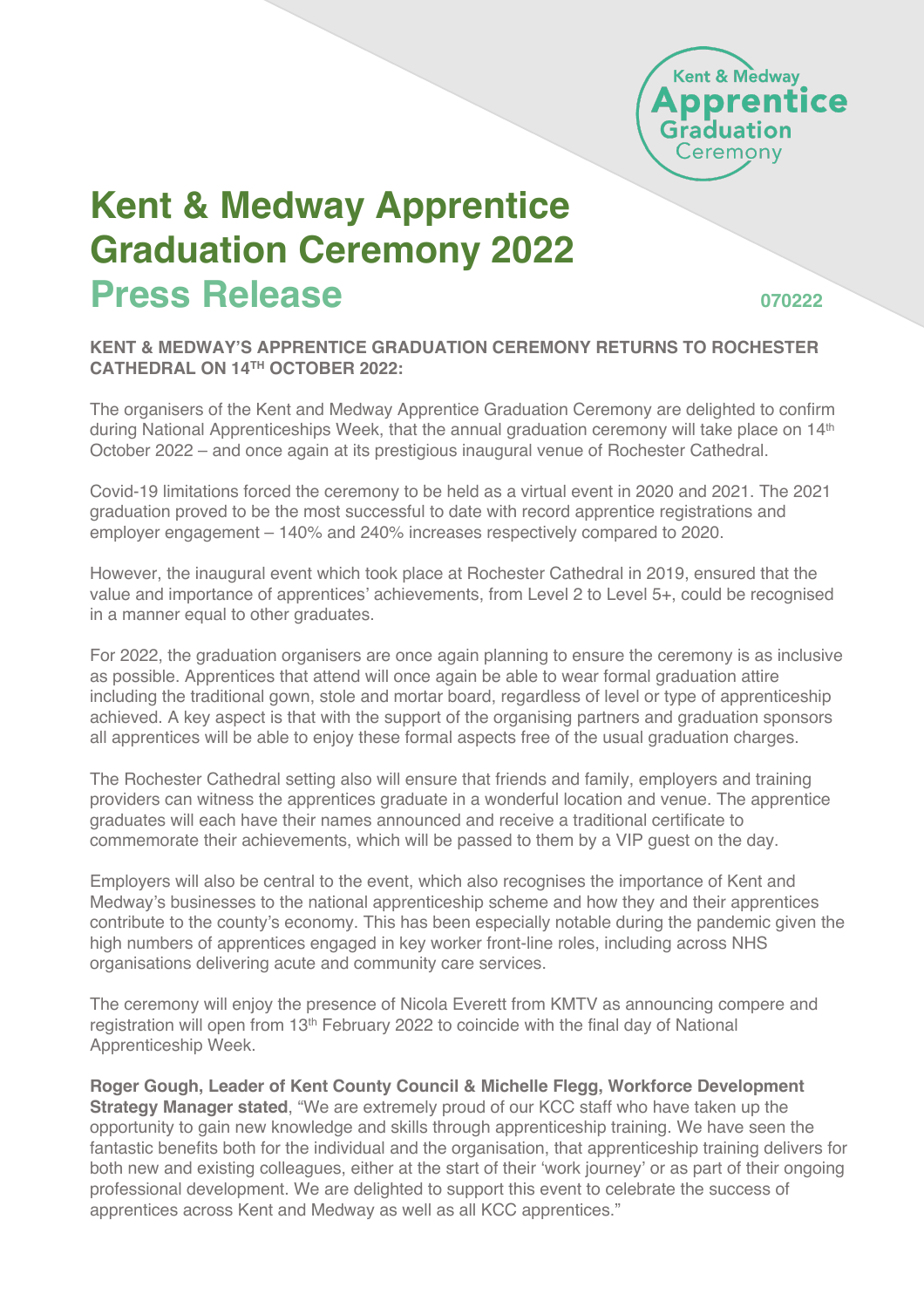**Nathan Pascall-Smith, Senior Programme Manager System Workforce / OD (ICS),** linked to the NHS Kent and Medway Clinical Commissioning Group, said: "Support for the 2022 Apprenticeship Graduation event is vital in celebrating and championing the success of Apprenticeships in Health and Care. Providing a platform that gives parity of esteem to all forms of educational pathways is really important to highlight the invaluable contribution apprentices make in building rewarding careers in Kent and Medway's health and care industry. We are bringing a new approach to careers, education and volunteering in 2022 and apprenticeships are a key part of that strategy. Working collaboratively with employers, partners and education providers will allow us to develop strong workforce careers, skills and behaviours that support the health and wellbeing of our communities."

**Tim Aker, Federation of Small Businesses;** "The Kent and Medway Apprentice Graduation Ceremony recognises the immense effort and dedication of Kent's aspiring workforce. To take up an apprenticeship is an incredible commitment to industry and an individual's own professional development. The FSB congratulates all apprentices and encourages as many as possible to register for a place at the Graduation Ceremony."

**Mark Hill, project manager for the Graduation Ceremony;** said, "We are really pleased to be able to return to Rochester Cathedral. The 2019 ceremony had an incredible impact on the apprentices that attended. It was great to see just how much it meant to the apprentices at all levels, their families and employers on the day. The many training providers that also came got to see a truly inclusive event that properly recognised that apprenticeships at all levels should be celebrated on a par with those that might have chosen purely academic post-16 educational routes."

#### **ENDS.**

#### **The Events so far (2019-2021):**

The 2021 virtual graduation ceremony proved to be the most successful ever in terms of record sponsor engagement, the 300 participating apprentices and 170 employers that were engaged through their apprentices – 140% and 240% increases respectively compared to 2020. The ceremony may have been one of the biggest of its kind in England in 2021.

The event was also recorded to ensure as many people could see the event at their convenience. The video content can be seen at**: https://www.appgradkandm.org/past-events** or via **YouTube**.

To see the **2019 graduation at Rochester Cathedral** and the **2020 Virtual Ceremony** videos visit: https://www.appgradkandm.org/past-events

For supporting images please contact: Mark Hill via info@appgradkandm.org

#### **The Graduation Ceremony Team & Supporting Organisations**

The partners who are organising this event are: CXK; Careers and Enterprise Company; Canterbury Christchurch University; The Education People; Federation of Small Businesses; Kent Association of Training Organisations (KATO); Kent Further Education (KFE); Medway Council; Kent & Medway NHS CCG; Rule 5 Solutions and Wire Belt Company Ltd.

#### **2022 Call for Supporting Funders and Sponsors**

The organisers are seeking additional sponsors now for 2022. To find out how to become a sponsoring organisation and to view the range of sponsor packages available please visit the sponsors page of the Kent & Medway Apprentice Graduation **here** or see the **sponsor pack**.

#### **For more information visit the website at:**

**www.appgradkandm.org** Twitter: @AppGradKandM Instagram: AppGradKandM or via: info@appgradkandm.org – Mark Hill, Rule 5 Solutions

Use the hashtag: #AppGradKandM